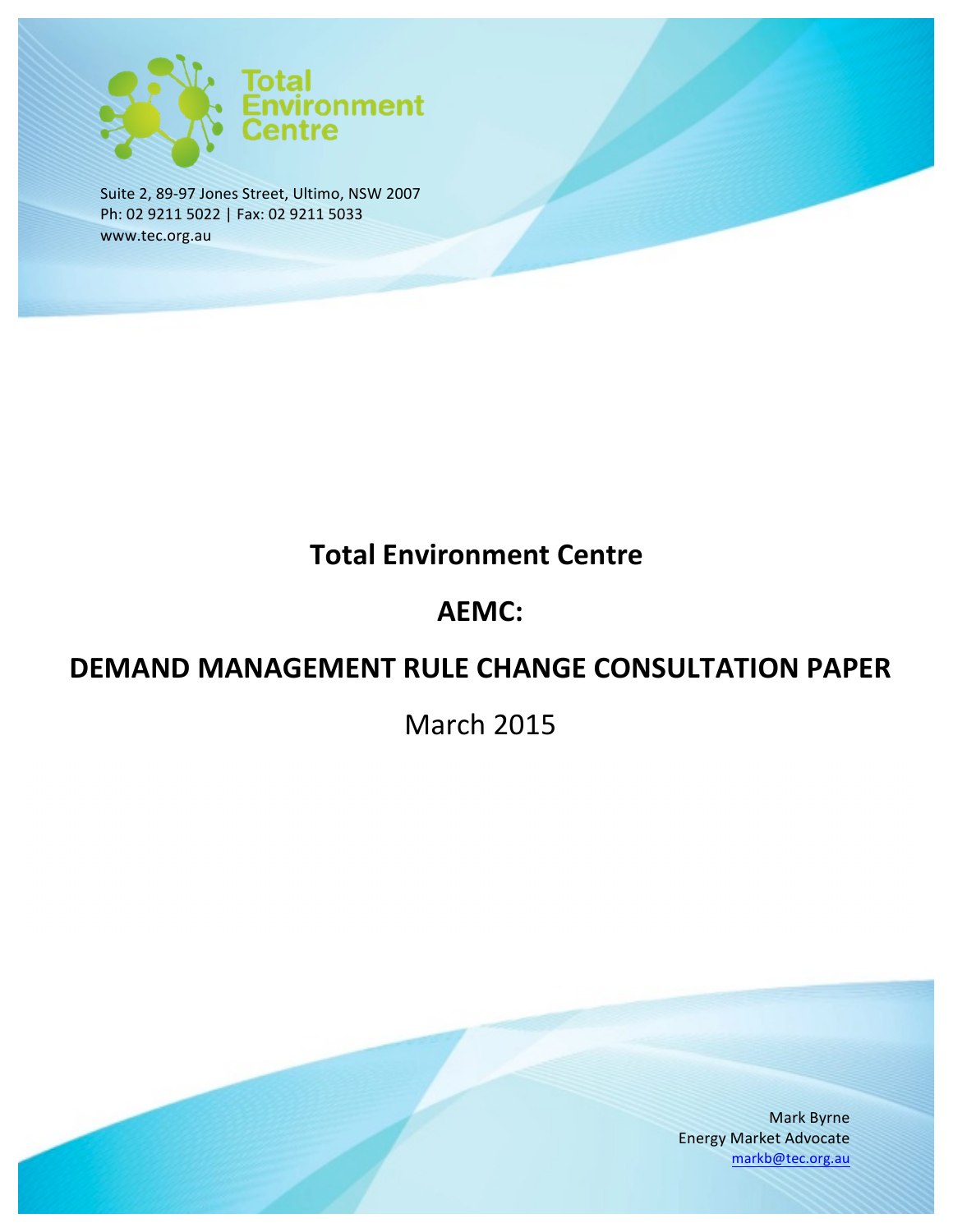## **Total Environment Centre's National Electricity Market advocacy**

Established in 1972 by pioneers of the Australian environmental movement, Total Environment Centre (TEC) is a veteran of more than 100 successful campaigns. For nearly 40 years, we have been working to protect this country's natural and urban environment, flagging the issues, driving debate, supporting community activism and pushing for better environmental policy and practice.

TEC has been involved in National Electricity Market (NEM) advocacy for ten years, arguing above all for greater utilisation of demand side participation — energy conservation and efficiency, demand management and decentralised generation  $-$  to meet Australia's electricity needs. By reforming the NEM we are working to contribute to climate change mitigation and improve other environmental outcomes of Australia's energy sector, while also constraining retail prices and improving the economic efficiency of the NEM — all in the long term interest of consumers, pursuant to the National Electricity Objective (NEO).

### **Introduction**

TEC welcomes the opportunity to provide further input into this process. While we consider that incentivising networks to undertake more demand management activities is a fundamental and overdue energy market reform, we are concerned that regulators may now consider that (a) the job of reducing peak demand may be performed by the introduction of more cost reflective network tariffs, and (b) this reform is not relevant in the current environment of flat or declining demand. As our responses below to the issues raised by the AEMC reveal, we consider that neither of these conclusions would be warranted.

If this rule change proposal fails, Australia could be locked into an outmoded, centralised infrastructure regulatory model, with long term risks to consumers in relation to even more gold plating and higher prices, just as international technology and market trends towards a more decentralised paradigm are accelerating. However, there are grounds for optimism about a positive outcome for this rule change, including:

- 1. It is very closely modelled on specifications for a rule change that the AEMC itself recommended.
- 2. It closely mirrors a similar proposal from all state, territory and federal governments via the COAG Energy Council.
- 3. AEMC commissioned research has estimated the potential consumer savings from demand management (DM) at between \$4 billion and \$12 billion. Reforms already enacted will deliver no more than a fraction of these savings.
- 4. The AER has recognised the need for stronger DM incentives, but has explicitly delayed creating such incentives, pending the outcome of this process.
- 5. The net benefits to consumers of DM have been repeatedly demonstrated over decades in Australia and overseas.
- 6. The failure on the part of the AER to adequately consider, analyse, monitor, report or support cost effective DM was a major contributor to the overspend of billions of dollars on network infrastructure over the past five years.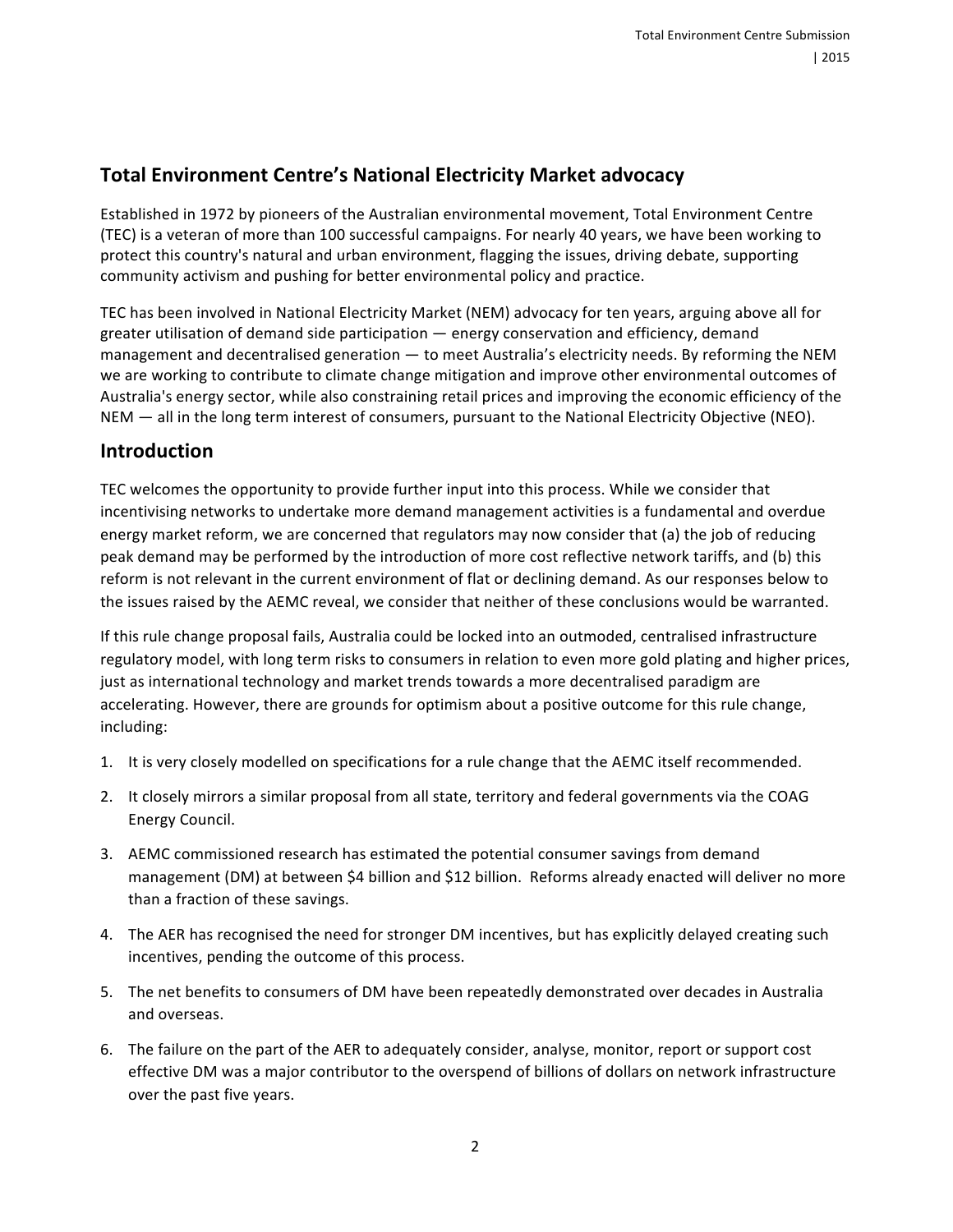- 7. One key reason that networks have not undertaken more DM has been a lack of confidence in its efficacy is due to a lack of precedents, expertise and experience with DM. The proposed DM incentive scheme (DMIS) will likely overcome this barrier.
- 8. An effective DMIS is the probably the best way to help networks to adapt to the rapidly accelerating trends associated with decentralised energy, including, solar PV, energy management, energy efficiency, batteries and electric vehicles.
- 9. The proposed DMIS rule change has been carefully drafted to incentivise cost effective DM; that is it will only support DM that demonstrates net benefits for consumers. In other words, consumers can only win from this rule change.
- 10. The proposed DMIS rule change has been carefully drafted to refer only to incentives for networks to undertake cost effective DM. There is no reference to penalties for networks. In other words, networks cannot lose from this rule change.

We also note that demand management is an area of concern to many stakeholders. For instance, the following companies and organisations made submissions to the AER in relation specifically to the demand management programs in Ergon's and Energex's 2015-19 regulatory proposals:

- AGL
- City Smart (Brisbane City Council)
- Daikin Pty Ltd
- Dreamworld
- Fujitsu
- George Wilkenfeld and Associates
- Londis and Gyrs
- Radio Rentals
- Sekisui House
- SPASA QLd (Swimming pools and spa association)
- Thew and McCann Group
- The Good Guys
- Australian PV Institute
- QCOSS
- Queensland Consumers Association

## **Issues this rule change is seeking to address (according to the AEMC)**

#### **Issue 1**

- 1.1 Having regard to current and potential future market conditions, and in light of recent changes to the regulatory framework for distribution businesses, is there a gap in the current framework which may be discouraging distribution businesses from pursuing demand management projects as an efficient *alternative to network investment?*
- *1.2* If a gap does exist, where does it lie? Is it a product of the provisions in the NER or a result of the current design of the DMEGCIS applied by the AER?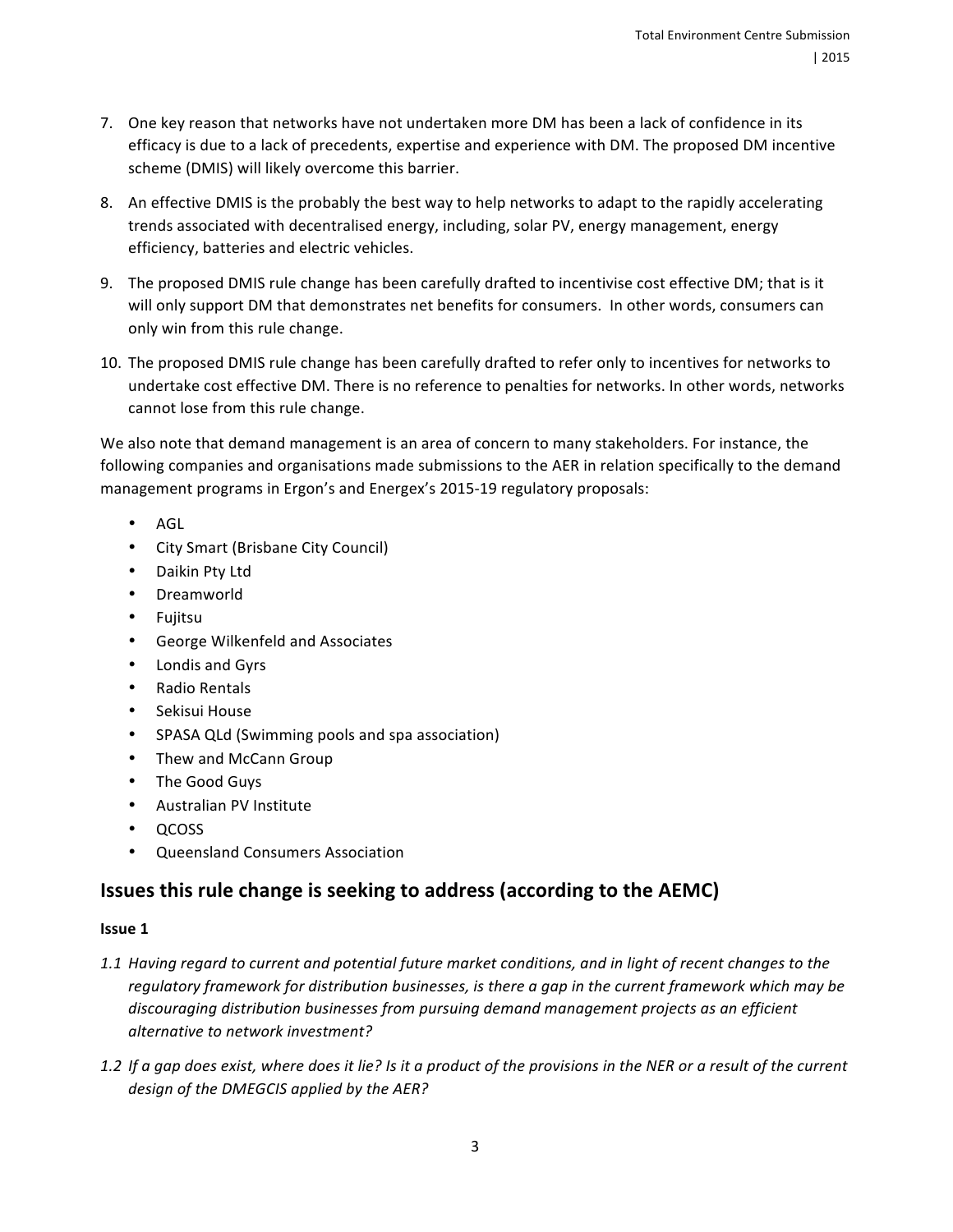The gap in the current regulatory framework was identified by the AEMC itself in the 2012 *Power of Choice* final report, as well as by the Productivity Commission (PC), and was the catalyst for the TEC and COAG Energy Council rule change requests. Essentially, the problem is that the AER has not considered the existing DMEGCIS rule (Clause 6.6.3 of the NER) to be sufficiently prescriptive for it to implement an incentive-based demand management (DM) scheme – even though both the AEMC and the PC found that there is sufficient scope in the existing Clause 6.6.3 of the NER for such an incentive scheme.

In the absence of such a scheme, the AER has restricted its use of the DMEGCIS to the Demand Management Innovation Allowance (DMIA), an arbitrary and unchanged cap of up to \$1 million pa for networks to spend on supposedly innovative projects, and which also allows them to recover any revenue foregone through this spending. In NSW it also applied IPART's earlier D-factor in the 2004-09 and 2009-14 regulatory periods to provide a short-term incentive to networks to overcome barriers to the efficient use of DM solutions in supplying network services. However, in the move to a revenue cap for NSW networks the D-factor has also now been abandoned, since total network revenue does not decline as a result of undertaking DM activities.

By 'current and potential future market conditions' we assume the AEMC is referring to the overall flattening of peak demand in recent years; and by 'recent changes to the regulatory framework for distribution businesses' we assume it is referring to the cost reflective network tariff rule change. Together, it might be inferred that the AEMC considers that the need for this rule change is no longer as strong as when it was first proposed by the AEMC in the *Power of Choice* final report, and that it therefore does not still have the same level of concern over the inadequacy of the AER's application of the DMEGCIS.

If this interpretation is correct, we strongly dispute it, and note the following:

- The downward energy trend was already apparent in 2012 when the AEMC itself recommended the DMEGCIS rule change.
- There are still many areas of localised peak load growth, where DM may be a viable alternative to network augmentation.
- Our experience to date of the DM plans proposed by the NSW, Queensland and South Australian networks in the current round of regulatory determinations is confirmation that without a specific incentive, networks are unlikely to invest cost effectively in DM.
- Part of the reason that DM was not used in place of network capex over the past 5 years is that (outside of Queensland) the groundwork to develop network experience, expertise and confidence was not done in the years before it. It would be unwise not to invest in DM now because of overspending on capex in the past.
- While significantly lower than in the previous period, augmentation related capex still amounts to a very significant 18 per cent of total capex in the current round of network revenue proposals (excluding Victoria and Tasmania). Furthermore, some replacement capex (42 per cent of proposed capex) may also be deferrable with DM.
- Emerging decentralised energy technologies, in particular grid- and consumer-scale battery storage and energy management systems, have considerable potential to reduce peak demand. Networks should be encouraged to support and engage constructively with, rather than obstruct the development of, these technologies.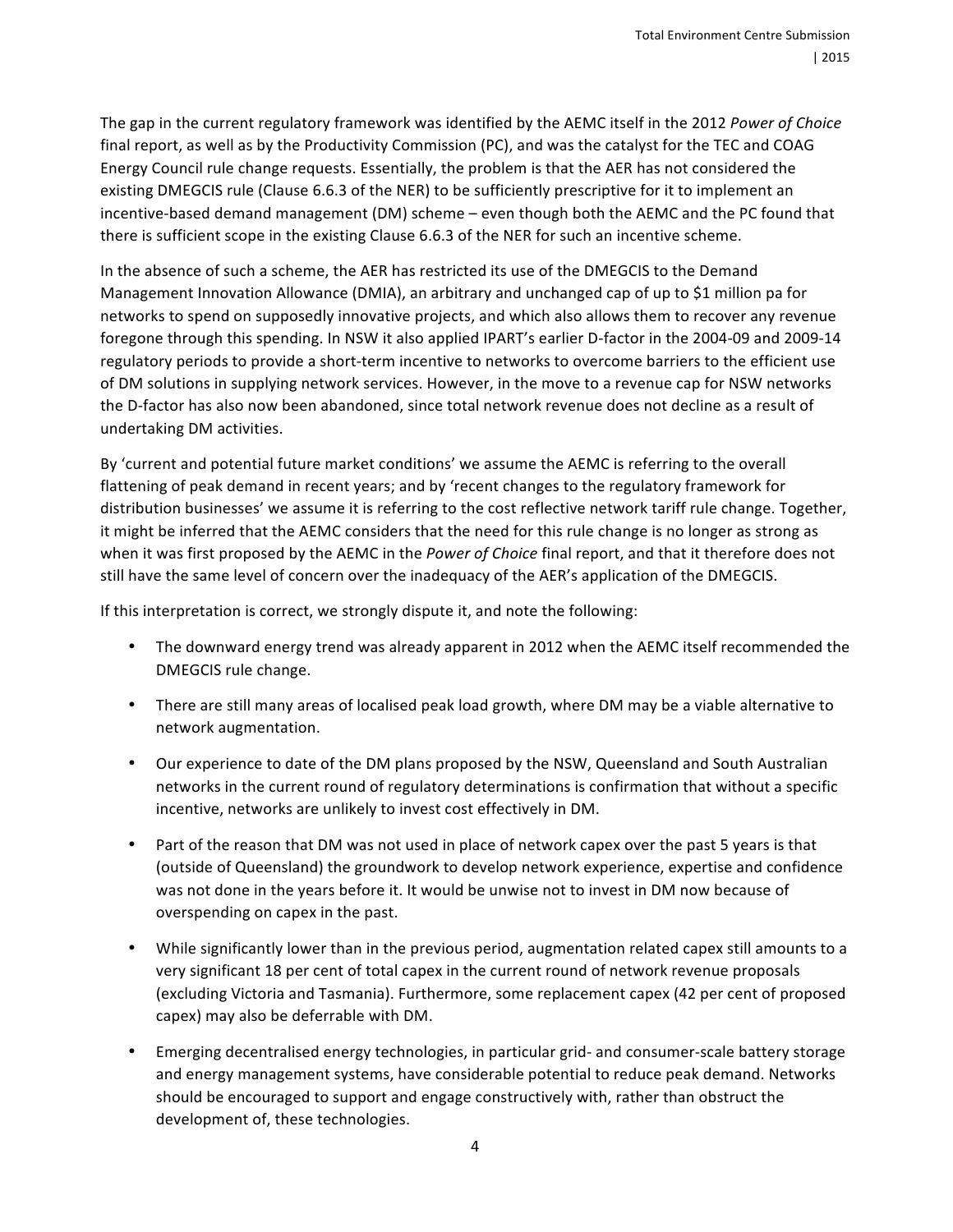- Without significant investment in DM, the potential for future stranded assets is greatly increased, since networks will continue to respond to the inherent regulatory bias to increase their regulatory asset base (RAB), even while peak demand and overall consumption are flat or declining.
- The Capex Expenditure Saving Scheme (CESS) allows networks to retain 30% of the value of deferred capital expenditure relative to forecast (with the other 70% remaining with consumers). This benefit is subject to assessment by the AER at the end of the regulatory period and accrues in the next regulatory period. The CESS is likely to moderate the pressures to overspend on capex, but it remains to be seen if this is sufficient to offset the financial incentive for networks to invest in infrastructure projects that add to a network's RAB.

However, the CESS is very unlikely to be an effective incentive for DM, for the following reasons:

- $\circ$  Firstly, to access the CESS, the network will need to define expected projects that will contribute to the capex forecast. This could create a bias for networks to plan capex rather than DM projects.
- $\circ$  Secondly, because the CESS is only available for underspend capex, in establishing a forecast of required capex networks will have an incentive to *overestimate* capex in order to maximise the chances of gaining a benefit from the CESS. This will encourage the network to understate the expected and potential impact of DM.
- $\circ$  Thirdly, in building a business case for efficient DM, the network would need to *include* the capex budget for the network infrastructure that it is planning *not* to build, and to *exclude* the opex budget for DM that it *does* plan to undertake. This is perverse and perpetuates a regulatory perspective that DM is abnormal or unconventional.
- $\circ$  Fourthly, if expenditure for DM is not included in the opex forecasts, then the capex underspending benefit to the network from the CESS will tend to be offset by the overspending penalty for opex under the Efficiency Benefit sharing Scheme (EBSS).
- The AEMC cost reflective network tariff rule change may complement, but is unlikely to replace, the need for a reformed DMIS rule. It does not take effect until 2017, and networks have five years to gradually implement it. And there are lots of unknowns. Networks get to make their own decision about how to calculate long run marginal cost. Then the AER has to assess and approve a likely variety of methodologies. Most networks are likely to go for smeared or postage stamp tariffs, but some may not, complicating the job. Then these new network tariffs need to be reflected in the tariffs offered by retailers. Then consumers need to get the message and change their behaviour.
- An effective DMIS is likely to provide the necessary impetus to unlock the massive potential consumer savings of DM. This rule change is likely to be the most effective means of stimulating the establishment of such a scheme.

Finally, we feel the need for a history lesson, as a reminder that reform of the DMEGCIS is not an ephemeral thought bubble. In 1989, the first issue of the Australian *National Grid Protocol* stated that 'Demand management and renewable energy options are intended to have equal opportunity alongside conventional supply options to satisfy future requirements. Indeed, such options may have advantages in meeting short lead-time requirements...'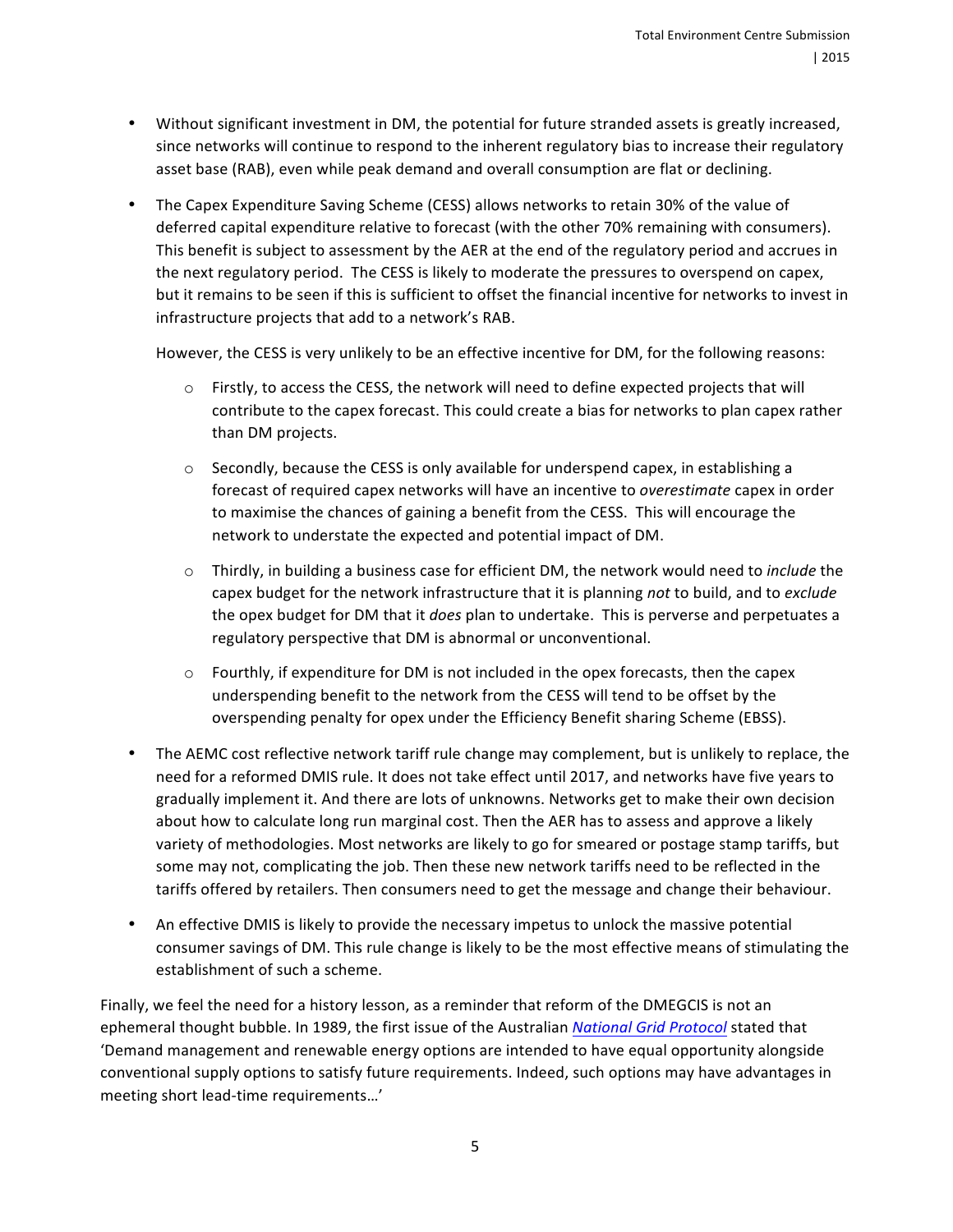In 2002, the Independent Pricing and Regulatory Tribunal's *Inquiry into the Role of Demand Management* and Other Options in the Provision of Energy Services found that 'It is the Tribunal's strong view that there is significant untapped potential for efficient demand management. To a large extent, one of the major obstacles continues to be a culture which favours traditional 'build' engineering solutions and which pays little more than lip service to alternative options.' The primary recommendation of this Inquiry was the establishment of a DM incentive fund.

As noted in the ISF Restoring Power report, effective DM incentives have been established in dozens of jurisdictions overseas. The AER currently has the power to establish an effective DMIS but has yet to do so. This failure to do so has contributed substantially to the doubling in electricity prices over the past 7 years. Indeed, in one recent draft determination the AER rejected Ausgrid's very modest proposed DM spending, half of the savings from which would have gone to customers as incentives, reducing average bills.

Given the 14-15 month delay between the rule change proposals being received by the AEMC and the commencement of this consultation process, the urgency of this issue has become critical. The AER is already well advanced in its network regulatory determinations for the next four year period. On current indications, it is unlikely to support greater uptake of DM by NSPs and its overly cautious approach may even lead to a reversal of some of the modest gains over the current five year period, in particular by the Queensland networks.

#### **Issue 2 Proposed DMEGCIS**

*2.1* In making its decision on the network regulation rule change request, the AEMC considered how much prescription the NER should include. In this context, we welcome the views of stakeholders on the *appropriate level of prescription to include in the NER to enable the AER to develop and apply an effective DMEGCIS. In particular:* 

*(a)* Having regard to the level of flexibility and discretion afforded to the AER in designing and applying other incentive schemes under Chapter 6 of the NER, is the level of flexibility and discretion currently *afforded to the AER in relation to the DMEGCIS appropriate?* 

*(b)* If there is benefit in providing more prescription in the NER, is the level proposed by the COAG Energy Council and the TEC in their rule change requests appropriate?

Despite what the AEMC and the PC concluded, clearly the AER considers that it requires greater direction or prescription. TEC's rule change request provides this, by specifying:

- That the AER *shall* introduce a DMIS (at present it *may*).
- An explicit objective.
- Scope: network DM may include 'demand response, energy efficiency or embedded or distributed generation.'
- A set of guiding principles, including 'the need to incentivise network DM over the long term, and not just for the forthcoming regulatory period.'
- A requirement for networks to monitor and publish the results of DM projects undertaken pursuant to the DMIS. An expanded series of criteria for applying the DMIS.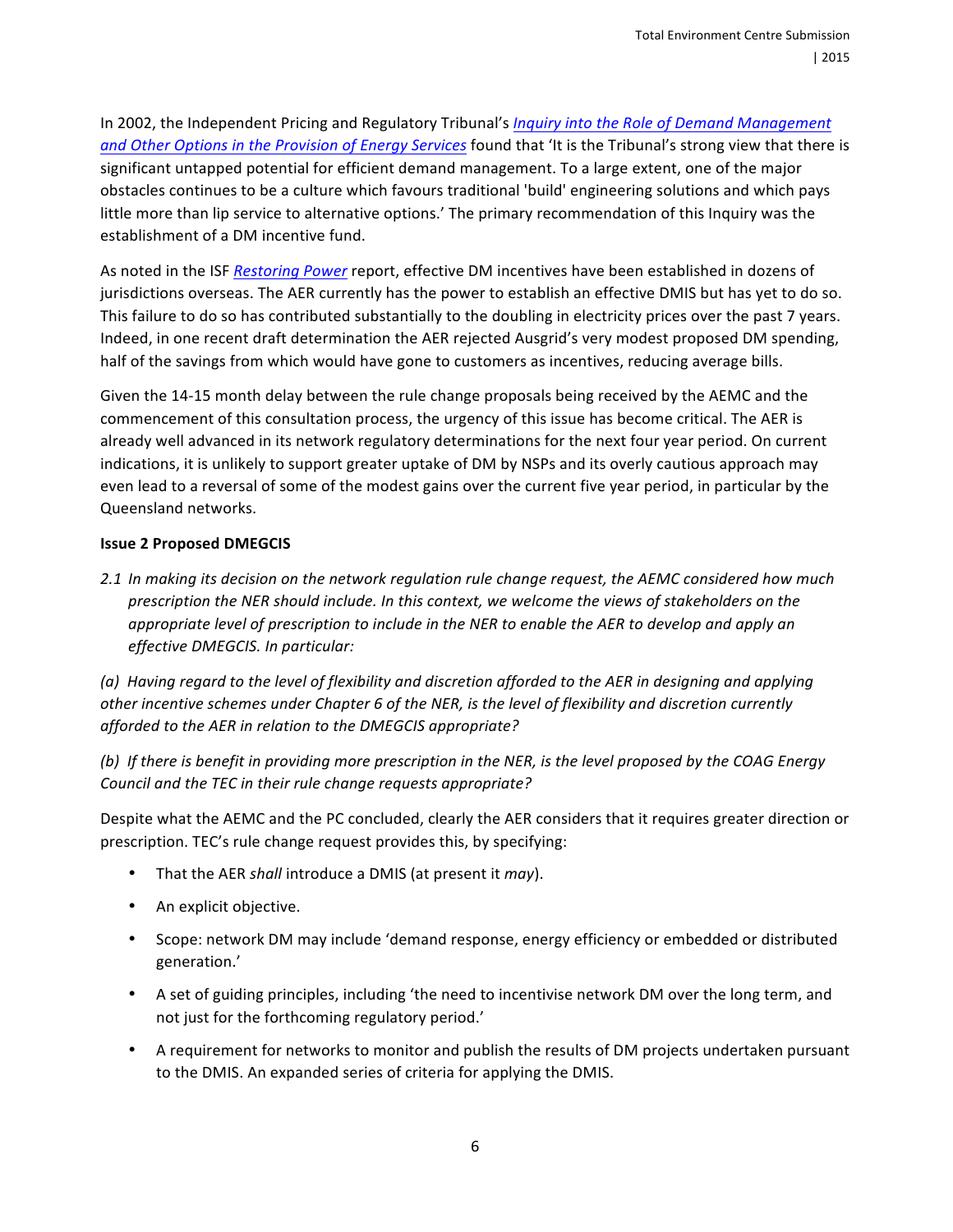• Explicit recognition for the AER's DMIS to include a calculation of the share of non- network market benefits to be retained by networks.

While *Restoring Power* suggests how a reformed DMIS could work, TEC's rule change request still leaves the AER considerable discretion as to the nature of the scheme it designs and implements.

2.2 Having regard to recent changes made by the AEMC to Chapter 5 and 5A of the NER in relation to the arrangements for connecting embedded generators, are additional financial incentives for innovation in the connection of embedded generators through the DMEGCIS required?

We do not understand this question. Recent changes made by the AEMC to Chapter 5 and 5A of the NER in relation to the arrangements for connecting embedded generators are intended to streamline the connection process, not to provide a financial incentive to networks to connect embedded generators as part of their DM programs. The proposed DMIS rule change is strongly complementary to, and in no way conflicts with, these reforms.

In particular, the Connecting Embedded Generators Under Chapter 5A Rule does not:

- Require the AER to adopt a DMIS.
- Define the objective of the DMIS.
- Remove the financial disincentives for networks in considering and facilitating DM (including embedded generation).
- Address load management, energy efficiency, energy storage, end use behaviour change, or many other forms of DM.
- Facilitate targets for DM.
- Require reporting of DM activity, expenditure and outcomes.
- Encourage and incentivise networks to find innovative ways to reform their business model towards a more decentralised energy future.

### **Issue 3 Demand management innovation allowance**

3.1. Given that the proposed amendments in relation to the innovation allowance are largely reflective of existing AER practice, what additional benefits are likely to be gained by codifying these in the NER?

The NER do not currently refer explicitly to the DMIA, which is a mechanism with potential merit in fostering innovation. The fact that it is reflective of current AER practice is no reason not to codify the existence of such an allowance.

Unfortunately, in practice the DMIA has been a fig leaf covering the absence of an effective DMIS. The cap is arbitrary (around \$12 million for all networks per year, whereas Ofgem's Low Carbon Networks Fund is eight times that amount); the AER provides little effective supervision of programs; there is only patchy innovation occurring; reporting on spending and outcomes is poor and not standardised; and there is no requirement for networks to have mainstreamed *any* past programs in order to receive new funding.

TEC is not greatly concerned if explicit reference to the DMIA is removed from the new DMIS rule. We included it because we wanted to stay as close as possible to the AEMC's draft specifications of the Power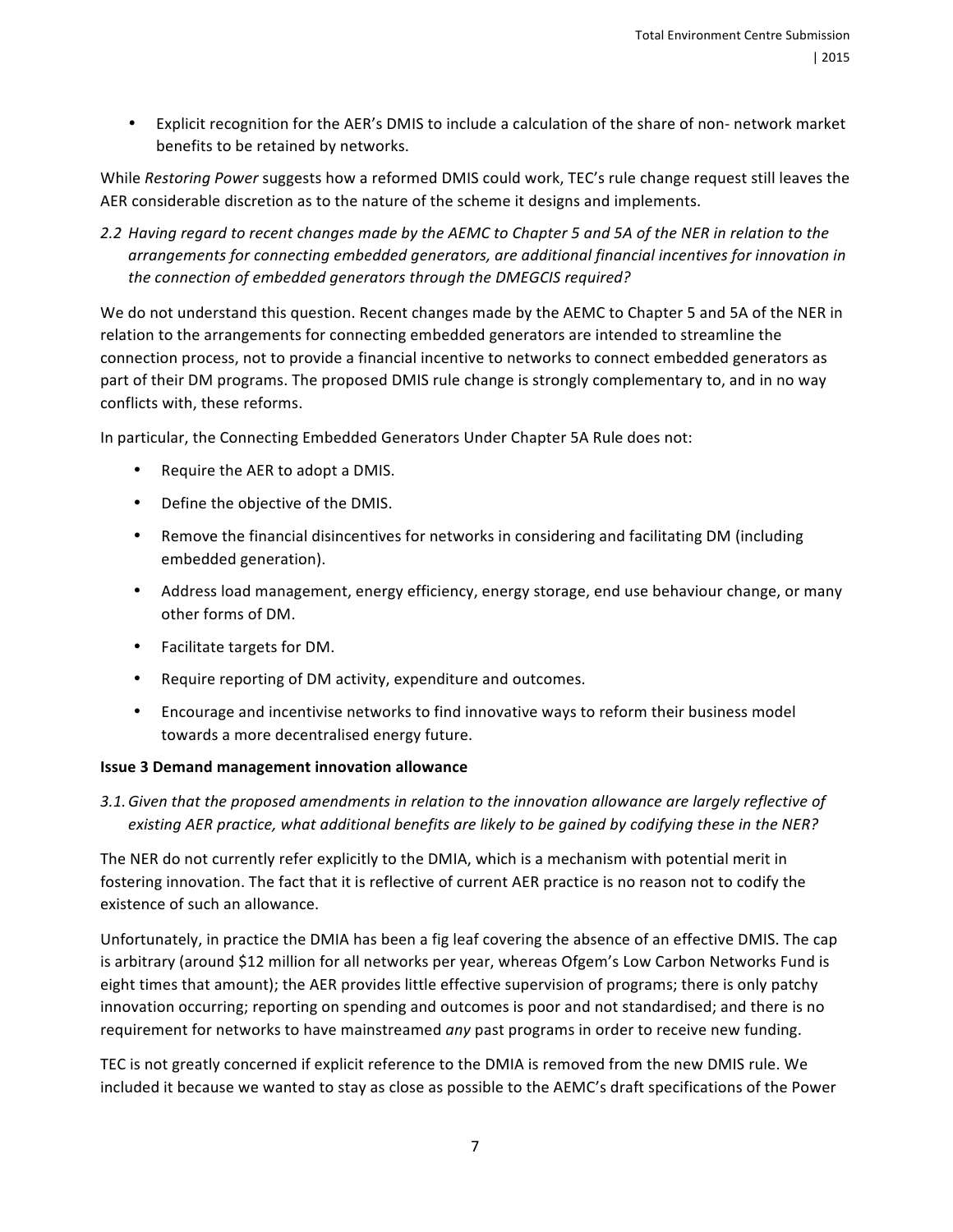of Choice. However, if the AER and others are going to judge the DMIA on its performance *ex post*, then the AER should specify its performance metrics and benchmarks *ex ante*.

3.2. What impact, if any, will the proposed amendments have on distribution businesses incentives to utilise *a greater proportion of their allocated allowances on innovative demand management projects, relative*  to current practice? For example, would greater certainty increase the likelihood of distribution businesses participating in this scheme?

Probably, but the DMIA is small, not performance based and provides no financial incentive other than cost recovery, so DMIA reform as proposed by TEC and the COAG Energy Council is a relatively minor consideration in comparison with the DMIS.

3.3. Are the proposed amendments likely to address concerns raised by stakeholders around the size of the *innovation allowances allocated by the AER to the distribution businesses (noting that, to date, these* amounts have been considered to be modest)?

The current small size of the DMIA would be fine if there was an effective DMIS alongside it. There are numerous ways the DMIA could be improved, including removing the de facto \$1 million cap (with appropriate benchmarking and reporting requirements), but we do not consider it is necessary to codify these in the NER.

3.4. Given the new DAPR and DSES arrangements are now in place, what additional benefits will the proposed annual reporting requirements deliver to the market? Is there a risk of duplication in reporting for the distribution businesses?

The clear, consistent, regular, public and transparent reporting of expenditure and outcomes should be applied to the DMIS and network DM in general as a matter of good practice and accountability, not just in relation to the DMIA. For instance, currently the DAPRs do not require breakdowns of spending or metrics on outcomes, such as MVA saved or the benefit to cost ratio of DM spending. There is an overdue need for a much higher standard of accountability and transparency from networks, and for better oversight of DMIA spending by the AER.

3.5. Should the innovation allowance be a time-limited measure? If so, should the AER be given the flexibility and discretion to determine the appropriate timeframe?

TEC prefers benchmarking or performance standards for DM. If the introduction of a new DMIS results in network DM rapidly escalating (e.g., to at least 2 per cent of peak demand in each network area), then the DMIA could expire in, say, 5 years. However, we see no time limit on the need for innovation and R&D by networks, and if the DMIA can accomplish this, it should be strengthened, not eliminated over time.

### **Issue 4 Demand management incentive scheme**

*4.1* If distribution businesses are able to receive a payment based on a proportion of the market benefits produced by a demand management project, is this likely to increase investment in projects that will *deliver broader market benefits that are in the long term interests of consumers?* 

Yes, provided the incentive outweighs the cost to the network. The AER has successfully applied incentives in other areas  $-$  reliability (STPIS), capex (CESS) and opex (EBSS)  $-$  so why not in relation to DM as well?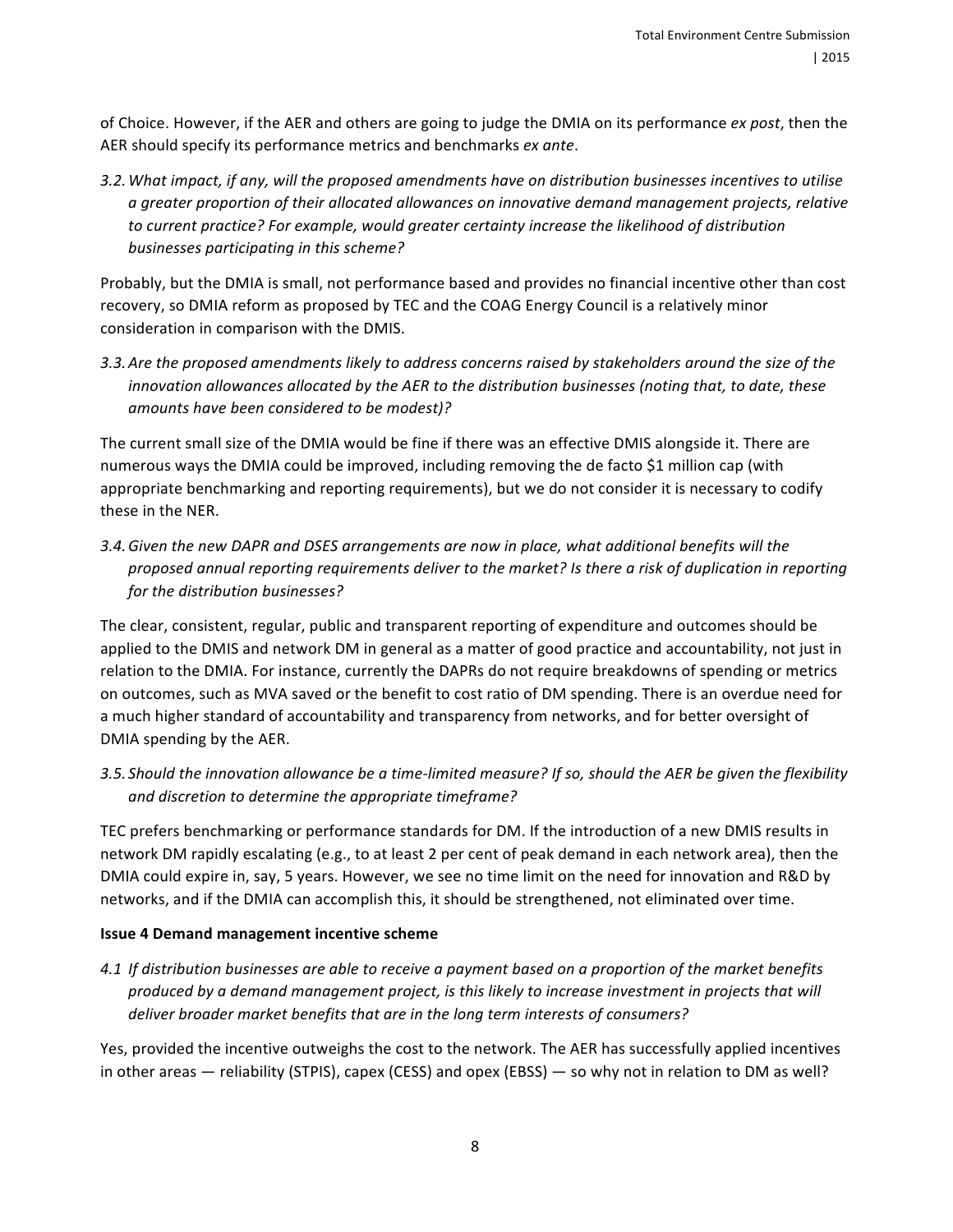Ideally, substantial DM expenditure should in the revenue proposals of the networks approved by the AER, as was the case in Queensland in 2009-14 and as proposed by Ausgrid, Ergon and Energex for the 2015-19 determination period. If so, the incentive payments could apply above a threshold of the planned performance (e.g. above 80 per cent as suggested in the scheme outlined in *Restoring Power*).

Naturally, there also needs to be a robust methodology for calculating the downstream or consumer benefits, and a cap on the percentage of these that should be available for capture by networks. *Restoring Power* proposed such a methodology. TEC proposed a cap of 50 per cent for the share of non-network benefits to be captured by networks, but we are also comfortable with the lower cap of 30 per cent proposed by the COAG Energy Council.

4.2 Given that the majority of distribution businesses are expected to be regulated under a revenue cap in *the near future, is there value in amending the rules to explicitly require the inclusion of a payment for* any foregone revenue resulting from *implementing* a demand management project approved under the *innovation allowance?* Should the AER retain discretion as to whether this component is appropriate?

Under a revenue cap, any revenue foregone by undertaking activities under the DMIA can be recovered elsewhere by the network. However, we note that the question refers to 'the majority', rather than 'all'. Revenue caps are not prescribed in the NER, so this is insurance against a possible future return to price caps as the form of control.

4.3 In light of the recent changes to the distribution network pricing arrangements, what are the potential *benefits* of requiring that the DMEGCIS include tariff based demand management options, in addition to *non tariff based options?*

The move towards more cost reflective network tariffs may in time lead to lower peak demand on networks, but (assuming LRMC is properly applied to new tariffs, rather than leading to higher fixed charges, which on current evidence is a strong possibility) there are a number of uncertainties involved, including the variable responsiveness of household and business behaviour to tariff signals. Giving networks an additional incentive to introduce tariff based DM may allow them to allocate additional resources to making sure this approach to DM works in the marketplace.

TEC sees significant benefit making the option of tariff based DM available via the rule change, and considers that there is little if any benefit to excluding it. For instance, some networks may in future choose to introduce nodal or locational tariffs in response to localised capacity constraints. Being incentivised to do this via the DMIS may make this a more economically efficient way to lower local peak demand either as an alternative to or in concert with non-tariff based DM programs.

Further, cost reflective network tariffs are intended to be based on LRMC, whereas tariff based DM need not be constrained by the network-wide application of the same methodology.

Finally, TEC also notes the following statement by the AEMC in its consultation paper,

The DMEGCIS is not intended to be the sole, or even the primary, source of recovery of demand management expenditure by a distribution business. Rather, its purpose is to complement the incentive regulation structure by supplementing a distribution business's approved capital expenditure (capex) and operating expenditure (opex) to facilitate investigation and implementation of demand management strategies. It also aims to correct any disincentives that might discourage distribution businesses from undertaking demand management.